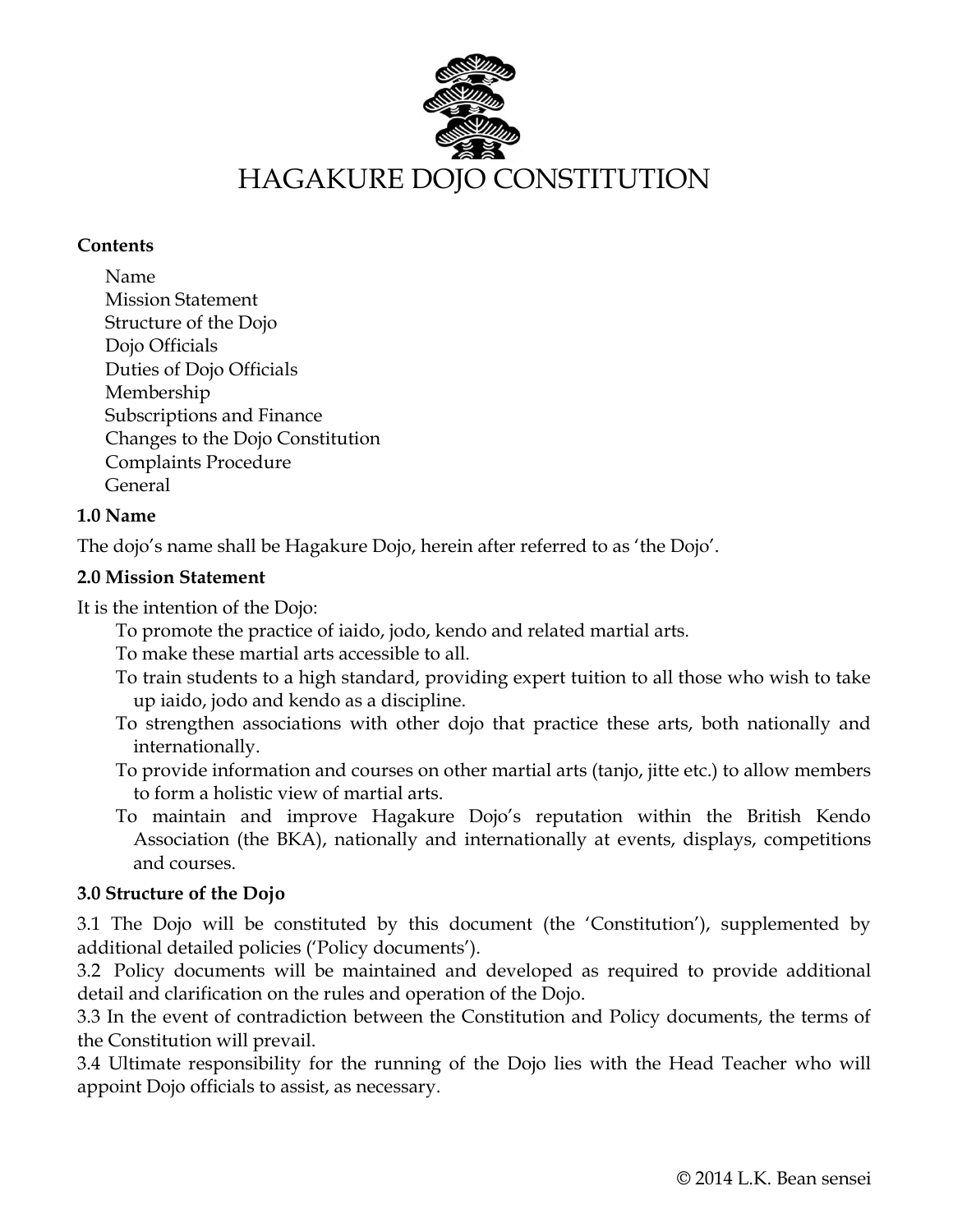### **4.0 Dojo Officials**

All Dojo officials are appointed by the Head Teacher. The appointed officials will conduct administration and coaching as directed by the Head Teacher. Planning activities, buying equipment and administering Dojo matters must be approved by the Head Teacher.

4.2 The appointed officials will consist of the following officers:

**Secretary** Equipment Officer Safety Officer Child Protection Officer Equal Opportunities Officer Complaints Officer

4.3 All appointed officials, by accepting their post, accept the responsibility of that post and must adopt a serious attitude towards the position.

### **5.0 Duties of Dojo Officials**

5.1 The Head Teacher is responsible for:

Ensuring that all Dojo Aims and Objectives are followed through.

Providing a high standard of instruction and leadership for the members.

Keeping in regular contact with the BKA.

Appointing suitable officials to carry out Dojo functions.

Ensuring the good conduct of Dojo members during Dojo related activities.

Administering the finances.

5.2 The Dojo Secretary is responsible for:

Administering the membership of the Dojo.

Providing secretarial support to the Head Teacher and updating members on upcoming events.

Ensuring affiliation to the BKA.

- Compiling introductory material for new members in conjunction with the Head Teacher and other officials.
- Maintaining a log book that contains details of members experience and relevant qualifications, and reports from activities and competitions.
- 5.3 The Dojo Equipment Officer is responsible for:

Producing an annual inventory of equipment. The Equipment Officer is also responsible for updating the inventory when necessary.

- Storing and maintaining all equipment in accordance with the manufacturers and safety regulations.
- Keeping accurate records of all safety checks undertaken in an Equipment Log Book.

Recording information concerning equipment failure or damage in the above mentioned Log Book.

- Recording the whereabouts of all equipment in the Equipment Log Book and ensuring that the returned loaned equipment has suffered nothing more than expected wear and tear.
- Ensuring that equipment is not loaned to members who are unskilled in its usage, unless they are supervised.
- Advising the borrower on the correct care of the loaned equipment.
- Preventing the usage by anyone of unsafe equipment, and organising the repair or disposal, when necessary (and agreed by the Head Teacher), of this equipment.
- 5.4 The Dojo Safety Officer is responsible for: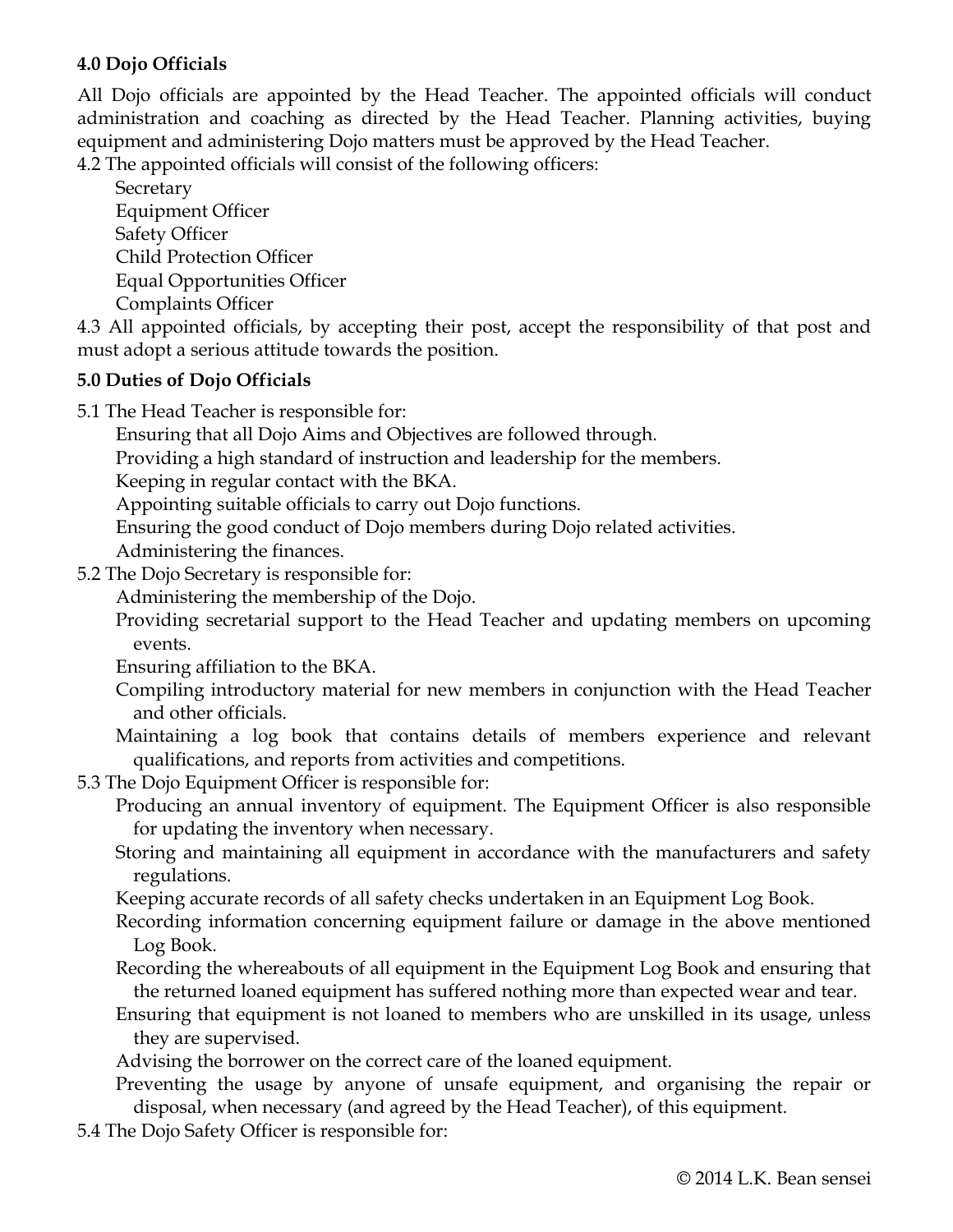The welfare of all members relating to their budo practice.

Ensuring that there is a first aider present during training.

Ensuring that there is a BKA-qualified coach present prior to any practice occurring.

The completion of the annual Risk Assessment form.

Facilitating the integration of the novice within the dojo, and their access to relevant information and

advice.

Ensuring that participating novices understand all aspects of an activity, paying particular attention to skill levels required, risks involved and equipment requirements.

Advising the novice on their suitability for Dojo activities/seminars.

Promoting safe practice within the Dojo at all times

- Promoting the benefits of further training for all members; and providing the Dojo with the relevant information.
- Liaison with the relevant bodies over all matters concerning safety.
- 5.5 The Dojo Child Protection Officer is responsible for:

All budo-related welfare matters pertaining to Dojo members who are under 18.

Ensuring that all Dojo coaches have current Criminal Records Bureau (CRB) checks in place.

Ensuring that the Dojo is compliant with the BKA child protection policy.

5.6 The Dojo Equal Opportunities Officer is responsible for:

Ensuring that all Dojo members comply with the Dojo's Equal Opportunities policy.

Responsible for updating the Dojo's Equal Opportunities policy as necessary, in consultation with the Head Teacher.

The Dojo Complaints Officer is responsible for:

Setting up Complaints Panels to consider any complaints referred by the Head Teacher.

Chairing Complaints Panels.

# **6.0 Membership**

6.1 Membership of the Dojo will be subject to a probationary period, as determined by the Head Teacher. No one will be refused membership based on their gender, ethnic origin, religion, sexual orientation or age (N.B. for safety reasons no student under 10 years of age will be accepted for membership. Students 10 -18 years of age must have written parental consent to become members and to take part in Dojo activities).

6.2 All members of the Dojo must also be members of the BKA.

6.3 Dojo members must act with due regard for the Dojo Constitution and Policy documents.

6.4 Dojo members must not act in such a way as will bring the Dojo into disrepute. If a member is considered to have acted in such a way as to bring the Dojo into disrepute they will be subject to the complaints procedure.

# **7.0 Subscriptions and Finance**

7.1 A membership fee is required from all Dojo members each year on 1 January. The Head Teacher will determine this fee and is responsible for its collection. Any member failing to renew their membership by 31 March will be deemed to have left the Dojo – in such instances the BKA will be informed.

7.2 Dojo coaches shall receive no direct or indirect payment for coaching-related activities within the Dojo, except for legitimate expenses incurred in connection with Dojo business.